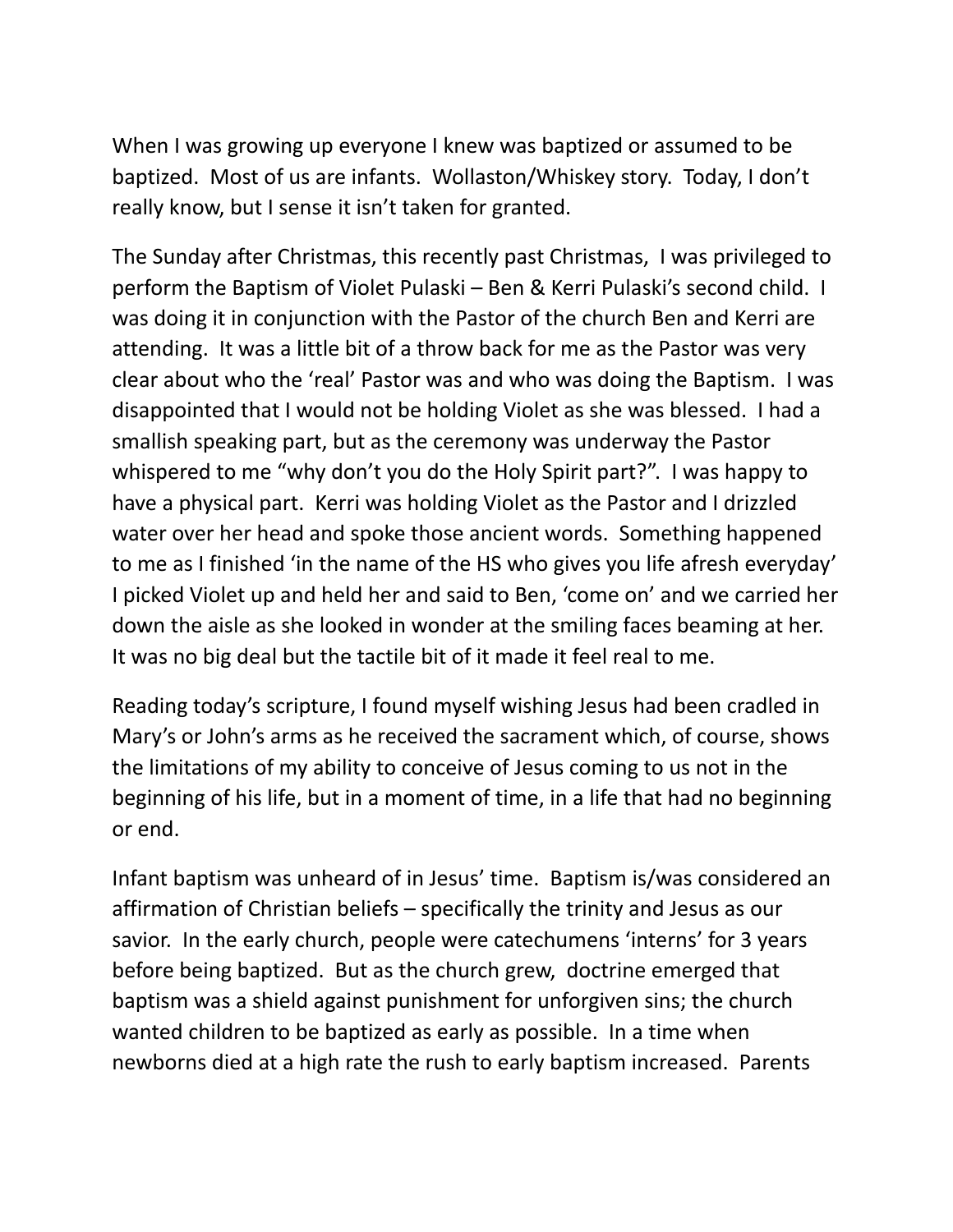and priests wanted to protect the newborn from an eternity spent either in hell or in purgatory.

Others believed that baptizing an infant was wrong, was making a decision for the adult they would become without any input from the baptized. I'm sure you know that some denominations refrain from baptism until the individual is at least 13, somewhat mirroring the Jewish coming of age bat mitzvah ceremony. These differences have to do with whether forgiveness is central in the sacrament or if doctrine and belief are its meaning.

The United Church of Christ and many other protestant denominations who practice infant baptism rely on Confirmation as an opportunity for one baptized as an infant to consent to the promises made on their behalf at that baptism. This church found that even at 13, youth were not ready to understand and embrace the baptismal promises and we now confirm youth when they are in 10th or 11th grade.

It is clear to me that Jesus' baptism was neither for the forgiveness of sins nor for him to confirm his beliefs in a Christian doctrine not even formed yet.

I'm not sure what we - the gathered community apart from the clergy, think happens in a baptism. I suspect it ranges from 'welcome to the world', 'God please protect my child'; 'now the child is officially part of the church'; 'a promise to raise your child as a Christian' 'a promise to support the parents in raising their child as a christian'; 'our family has always had their child baptized in this church'; 'my grandmother expects it' and on and on. In any case, I don't think we would characterize baptism with John the Baptist's image of Jesus with a winnowing fork separating the wheat from the chaff; the thought of an unquenchable fire never enters our mind.

And yet, the essence of John's depiction is very much what baptism is about. The winnowing fork was a familiar tool to anyone growing wheat. It was one of the ways a farmer could process his wheat crop so that he would be left with the grain and the husk would be removed. The husk was light and dry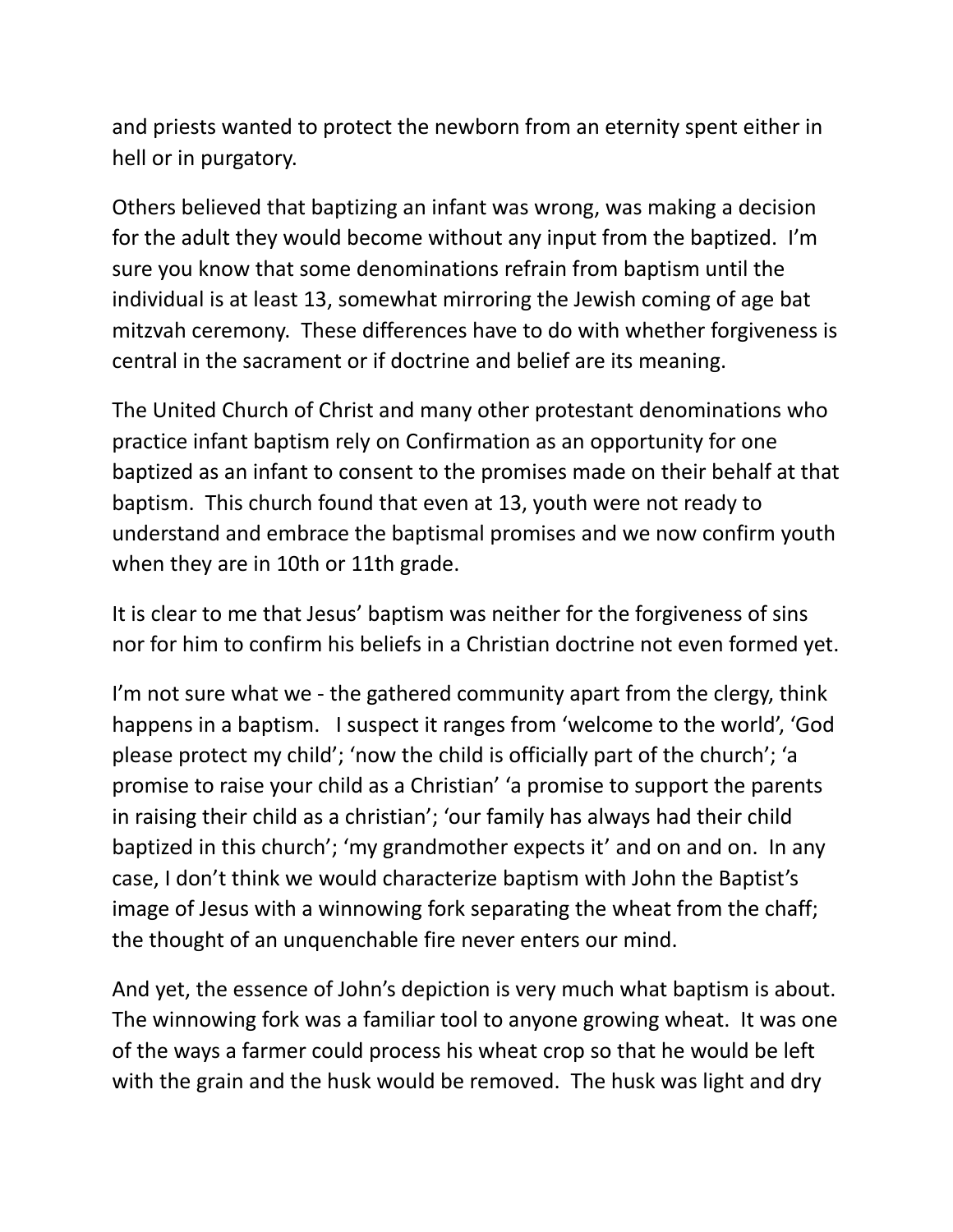having already performed its function of protecting the grain. When tossing the wheat with a winnowing fork the husk would be carried away in the breeze and the farmer would be left with the grain. The wheat and the chaff are one organism; they are connected and both necessary. Neither is wrong nor bad.

When we think of the winnowing John the Baptist connects to Jesus' baptizing with the Holy Spirit, he is not saying some of you will be good enough for Jesus to baptize and others will burn in unquenchable fire. He is not referring to two different entities, two different people. He is talking about one - a stalk of wheat' He is talking about one person.

You are grain and chaff. We all are. You are essence and shell. Jesus is baptizing the essence and breaking through the shell. Having been claimed by the Creator, Christ and Holy Spirit - we are most ourselves, when we are our essence. That is true for me personally. I am my most complete and at peace when I consciously put God in the center of my day. I know this, without doubt or question; so why do I sometimes think 'oh, I'm not going to write in my prayer journal tonight' and think that just picking up the novel or whatever other 'pleasure' reading I'm doing, why do I think that that will be a treat. And the more I do that kind of thing, the further I get from my center, the further I get from God and from the conviction that there is a meaning to life, and there is a meaning to my life.

What happened at my baptism, what happens at baptism, is ongoing. Baptism does not and cannot be repeated, but when we realize we've pulled a protective layer of distraction and separation around us, we need to shed the chaff and expose the grain; we need to listen to our hearts and evaluate whether the things we are filling our lives with feed and fuel our essence or are they forming us in some other mold; are they coming from beyond not from within. By within, I don't mean are they coming from our own desires and comforts, but are they coming from the essence that was touched by God in our baptism; that essence which God places within us.